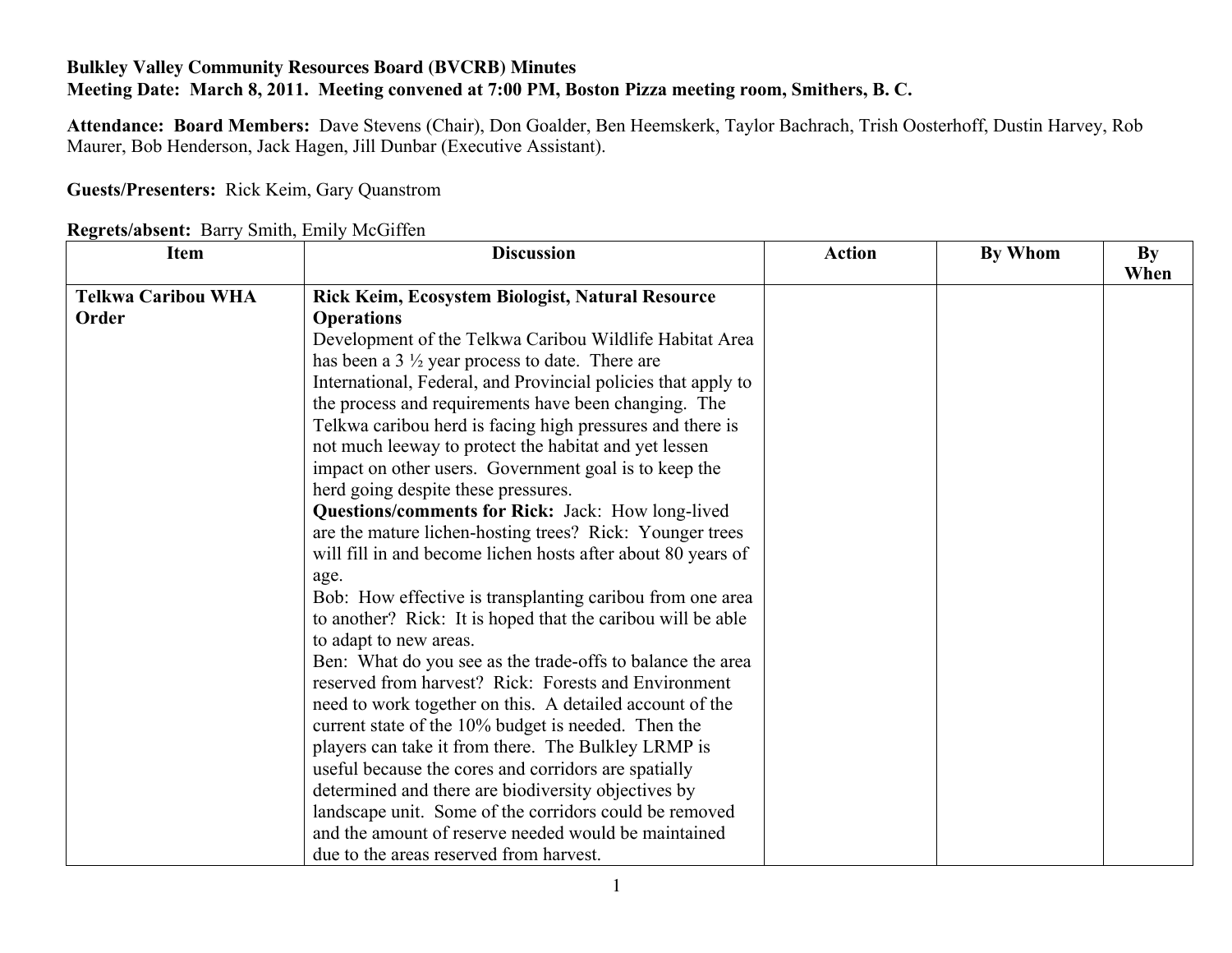| Item                                                     | <b>Discussion</b>                                                                                                                                                                                                                                                                                                                                                                                                                                                                                                                                                                                                                                                                                                                                                                                                                                                                                                                                                                                                                                                                                                                                                                                                                                                                                                                                                      | <b>Action</b>                                                               | <b>By Whom</b>                 | By<br>When             |
|----------------------------------------------------------|------------------------------------------------------------------------------------------------------------------------------------------------------------------------------------------------------------------------------------------------------------------------------------------------------------------------------------------------------------------------------------------------------------------------------------------------------------------------------------------------------------------------------------------------------------------------------------------------------------------------------------------------------------------------------------------------------------------------------------------------------------------------------------------------------------------------------------------------------------------------------------------------------------------------------------------------------------------------------------------------------------------------------------------------------------------------------------------------------------------------------------------------------------------------------------------------------------------------------------------------------------------------------------------------------------------------------------------------------------------------|-----------------------------------------------------------------------------|--------------------------------|------------------------|
|                                                          | Taylor: Increasingly drastic measures will be needed to<br>protect species, with climate change happening. There<br>will be greater impact on industrial activity and it will be<br>hard to maintain the balance.<br>Ben: If we are helping caribou are we helping other<br>species? Rick: Probably helping grizzlies, as well as<br>almost anything else.<br>Gary Quanstrom: There are two papers that would provide<br>additional background information: One is by James<br>Cuell, on changing ecosystem network boundaries; the<br>other is a summary of the values that each ecosystem<br>network was designed to protect.<br>Taylor: The Board has a gravel pit referral to consider, at<br>the end of Skillhorn Road. Caribou have been seen there.<br>Will Environment be reviewing this referral? Rick: Not<br>sure about this specific area. Government is looking into<br>establishing "no staking" areas in the WHA, since there<br>could be no development. Current holdings in the WHA<br>wouldn't be revoked but there would be no development.<br>Dave: RAMP process is coming up, as is the Revisiting<br>the Balance workshop. Would these projects be affected if<br>the WHA is approved? Rick: For RAMP, some analysis<br>is needed. Two seasons of motorized/non-motorized<br>summer/winter activity need to be studied for effect on<br>caribou. | <b>Forward two</b><br>background papers<br>on the LRMP to<br>Ben Heemskerk. | Gary<br>Quanstrom              |                        |
| <b>Agenda review</b>                                     | Agenda for this meeting was accepted.                                                                                                                                                                                                                                                                                                                                                                                                                                                                                                                                                                                                                                                                                                                                                                                                                                                                                                                                                                                                                                                                                                                                                                                                                                                                                                                                  | Accept agenda as<br>presented.                                              | <b>Board</b><br><b>Members</b> | <b>This</b><br>meeting |
| <b>Minutes of February 8,</b><br>2011                    | Minutes discussed. Minutes approved as presented.                                                                                                                                                                                                                                                                                                                                                                                                                                                                                                                                                                                                                                                                                                                                                                                                                                                                                                                                                                                                                                                                                                                                                                                                                                                                                                                      | <b>Approve minutes</b><br>of Feb 8, 2011.                                   | <b>Board</b><br><b>Members</b> | <b>This</b><br>meeting |
| <b>Subcommittee</b><br>Reports/Issues/<br>Correspondence | 1. Recreation<br><b>RAMP Funding: Ben Heemskerk: \$15,000 in funding</b><br>for the project from Recreation Sites and Trails surplus is<br>approved to go to the BV Research Centre. MOU with<br>BV Research Centre is ready for final signatures. MEC<br>grant application will be submitted soon. Result of                                                                                                                                                                                                                                                                                                                                                                                                                                                                                                                                                                                                                                                                                                                                                                                                                                                                                                                                                                                                                                                          |                                                                             |                                |                        |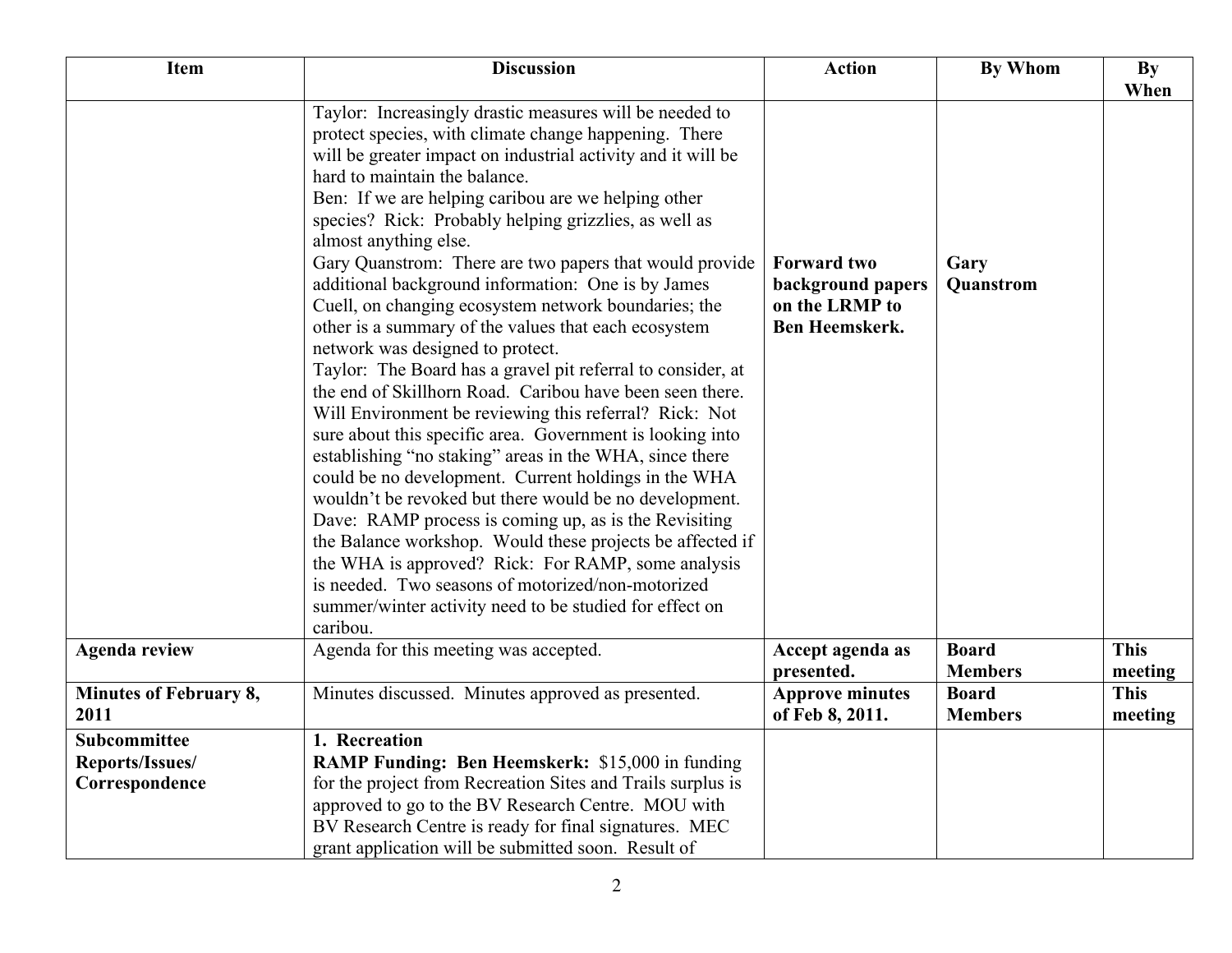| <b>Item</b> | <b>Discussion</b>                                                                                                                                                                                                                                                                                                                                                                                                                                                                                                                                                                                                                                               | <b>Action</b>                                                                                      | By Whom              | By   |
|-------------|-----------------------------------------------------------------------------------------------------------------------------------------------------------------------------------------------------------------------------------------------------------------------------------------------------------------------------------------------------------------------------------------------------------------------------------------------------------------------------------------------------------------------------------------------------------------------------------------------------------------------------------------------------------------|----------------------------------------------------------------------------------------------------|----------------------|------|
|             | application with the Real Estate Foundation will be known<br>by early April.<br>Work on RAMP is scheduled to start in April.<br>Subcommittee will need to work with Environment to find<br>out what recreation activities would not be allowed in the<br>WHA.                                                                                                                                                                                                                                                                                                                                                                                                   |                                                                                                    |                      | When |
|             | 2. Mining and Energy Development<br>Rob Maurer: Rock Talk conference on February 24 went<br>well. Finlay Resources, owned by John Boraco, is<br>working in the Equity area – will keep an eye on this. The<br>Blue Pearl EA time limit is up on Dec.8, 2011. There<br>hasn't been any word on this so far. Options are that the<br>project could just fall off the plate, the company could try<br>to go ahead with the EA as is, or they could ask to submit<br>additional information for consideration in the process.<br>Dave: There is a Public Liaison Committee meeting<br>proposed for April. Dave will advise Jack Hagen of final<br>date and details. | <b>Notify Jack Hagen</b><br>or alternate of<br>details of Blue<br><b>Pearl PLC</b><br>meeting.     | <b>Dave Stevens</b>  |      |
|             | 3. Forestry, Range and Agriculture<br><b>Revisiting the Balance workshop:</b> The Monitoring and<br>Land Use Planning Committee met with Glen Buhr,<br>Stewardship Officer, Skeena-Stikine, MNRO, and<br>discussed workshop objectives. Taylor circulated an e-<br>mail summarizing the discussions. It was felt that two<br>separate events are needed. One meeting would try to<br>obtain clarity on respective roles and responsibilities of the<br>BVCRB and government agencies with regard to the<br>LRMP. Public participation would not be needed. The                                                                                                  | <b>Contact Gary</b>                                                                                | <b>Bob Henderson</b> |      |
|             | second event would be a facilitated meeting involving<br>stakeholders, with the objective of understanding current<br>and emerging land-use issues in the Bulkley TSA. Gary<br>Runka has been contacted regarding facilitating this event<br>and his response was positive. The Committee also felt<br>that the most pressing emerging issue is the Telkwa                                                                                                                                                                                                                                                                                                      | Runka regarding<br>his availability.<br><b>Investigate funding</b><br>support for the<br>workshop. | <b>Bob Henderson</b> |      |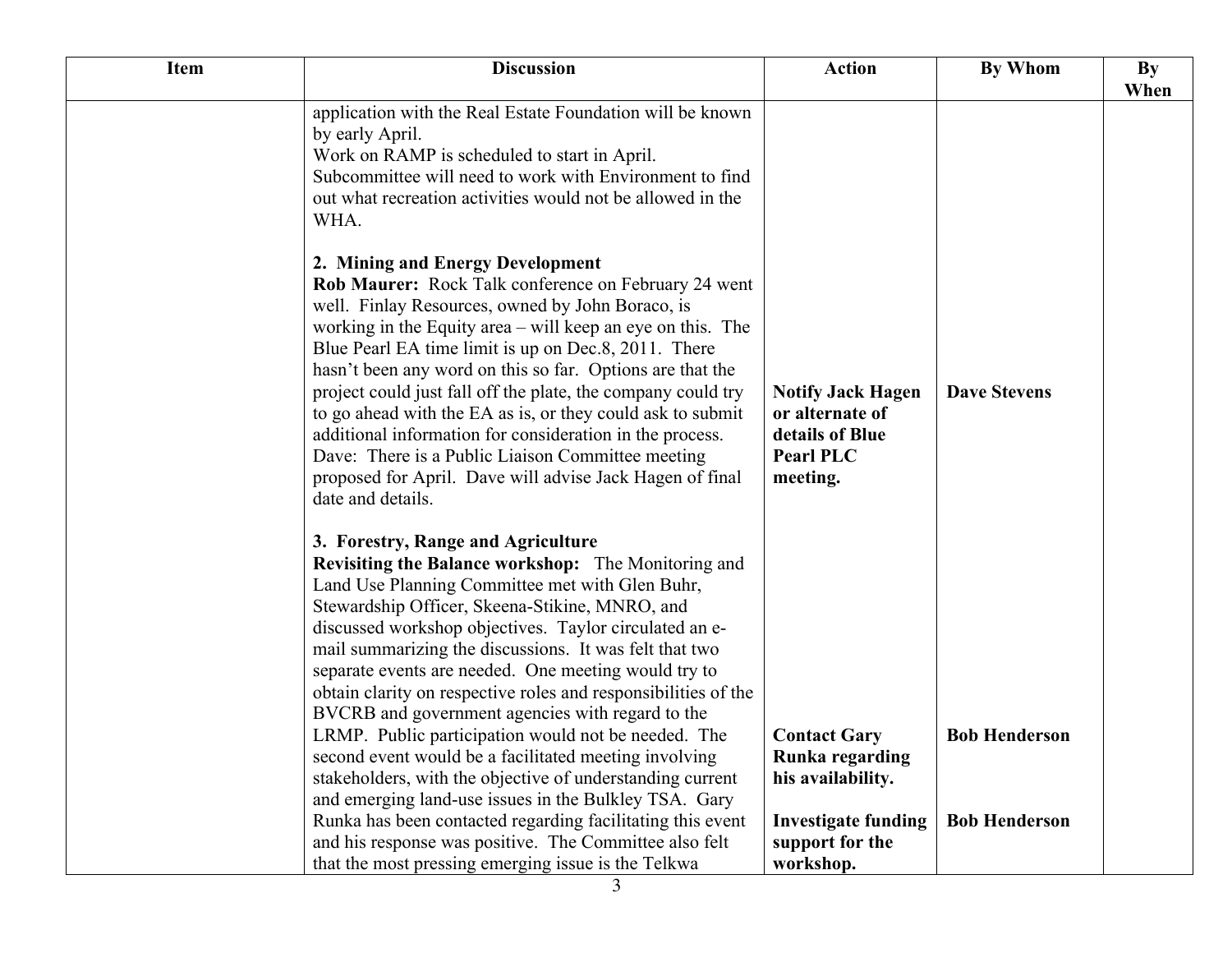| <b>Item</b> | <b>Discussion</b>                                                                                                                                                                                                                                                                                                                                                                                                                            | <b>Action</b>                                                                                                                                     | <b>By Whom</b>                                                                  | By<br>When |
|-------------|----------------------------------------------------------------------------------------------------------------------------------------------------------------------------------------------------------------------------------------------------------------------------------------------------------------------------------------------------------------------------------------------------------------------------------------------|---------------------------------------------------------------------------------------------------------------------------------------------------|---------------------------------------------------------------------------------|------------|
|             | Caribou WHA and its impact on the 10% budget. The<br>Committee would be the logical group to work with Glen<br>to flesh out a set of draft principles for dealing with this.<br><b>Decision:</b> The Board agrees that the committee should<br>proceed with developing the draft principles, and then<br>bring them to the entire Board for discussion and eventual<br>endorsement.                                                          | <b>Work with Glen</b><br><b>Buhr to develop</b><br>draft principles for<br>implementing the<br><b>WHA</b> while<br>maintaining the<br>10% budget. | <b>Monitoring and</b><br><b>Land Use</b><br><b>Planning</b><br><b>Committee</b> |            |
|             | Dave: An open house marking the BVCRB 20 <sup>th</sup><br>anniversary could be held in conjunction with the<br>workshop.<br>Jack: This would fulfill is one of the obligations of the<br>BVCRB to engage the public.                                                                                                                                                                                                                         |                                                                                                                                                   |                                                                                 |            |
|             | 4. LWBC Referrals and Land Tenures<br>Range application: McConnell grazing application:<br>Draft response letter prepared by Barry Smith has been<br>circulated, reviewed by Board members, finalized, and<br>approved by the Board for sending.                                                                                                                                                                                             | Sign and send out<br>the McConnell<br>referral response.                                                                                          | <b>Dave Stevens</b>                                                             |            |
|             | Nu Source gravel quarry application: Referral<br>6408343: Discussion: Taylor: There are habitat values<br>in this area, as previously discussed. It is close to<br>residential areas and there are recreational values as well.<br>The Village of Telkwa prefers to have gravel quarries<br>located inside village boundaries. Bob: The BVCRB did<br>not receive this referral – unsure why. The Board should<br>send a response regardless. | Prepare a draft<br>response to the<br>gravel quarry<br>application, and<br>circulate the<br><b>Village of Telkwa</b><br>response.                 | <b>Taylor</b><br><b>Bachrach</b>                                                |            |
|             | 5. Water and Fish: No update.<br>6. Monitoring and Land Use Plans: See "Revisiting the<br>Balance".                                                                                                                                                                                                                                                                                                                                          |                                                                                                                                                   |                                                                                 |            |